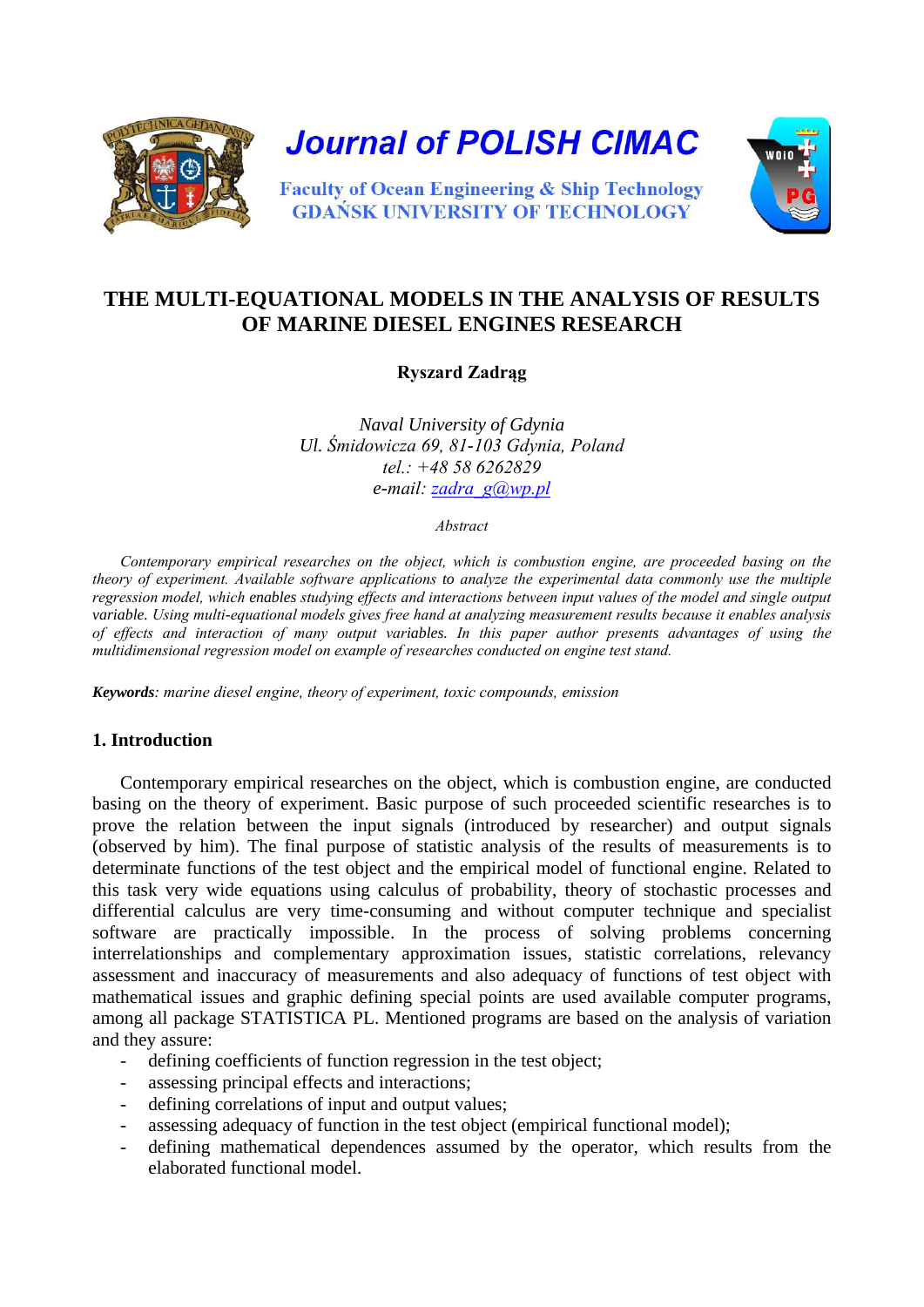It should be emphasized that the statistic computer analysis could relate to various models which do not concern interactions at various stages of complication, which are accepted in the description of model of input values. Simultaneously there is possibility of rejecting (disregarding) in the statistic analysis both at choice selected input values describing the object and various types of interactions. It means that choice of the appropriate (most adequate) model depends on the operator and his knowledge about the specialist theoretical basis of the researched issue.

At assumed lower accuracy of projecting reality and in practice in case of defining the character of changes (trend) of output values there is possibility of significant simplification of approximating polynomials by concerning only input values and only these of interactions which are statistically significant. Also the stage of approximating polynomials decides about the stage of model complexity and complication of basic values. So it is justifiable pursuing to creating models with the possibly simple form and the most profitable linear models. It is supposed that with regard for making some mistakes it is better to describe researched issue with non-linear character in small linear sections than in single complex non-linear complete section.

Commonly used software securing the experiment planning and its further analysis do not give free hand in analyzing collected material but they use prepared above presented schemes of analysis. So interfering in the program (program package) is impossible. Noticeable in the recent period development of social, medical and economic sciences caused rapid progress in using statistic methods which secure planning the experiment [3,9,10]. Especially econometria has great achievements in this field and new approach to the statistic analysis could be successfully used in technical researches [2]. Among all using the multi-equational models gives possibilities to study the correlations between input and output values and additionally concern feedbacks between output variables and gives possibility of their direct analysis. Such assumption in contrary to commonly used multiple regression is closer to real conditions even if considering the Diesel dilemma i.e. dependence between CO, HC and  $NO<sub>x</sub>$ . concentration.

Below are presented results of researches on the fuel feeding system of the engine (injection system) using the double-value fractious plan and multi-equational model.

#### **2. Researches on the fuel feeding system of the engine using double-value fractious plan**

The object of research was fuel feeding system in the single-cylinder test engine 1SB installed in the Exploitation Laboratory of Shipping Power Stations in the Naval Academy [11].

To identify the influence of technical condition of engine on the energetic parameters of engine, there were defined sets of the input values (given parameters) and output values (observed parameters).

- 1. Set of the input values X:
- *x1* rotational engine speed *n [rev/min];*
- $x_2$  engine torque  $T_{tq}$  [N·*m*];
- $\cdot$  *x*<sub>3</sub> leak of the cylinder-injection pump piston set  $S_{pw}$  [ $\mu$ m<sup>2</sup>];
- $x_4$  leak of the discharge valve of pulverizer needle  $S_{zt}$  [ $\mu m^2$ ];
- $x_5$  leak of the skirt of pulverizer needle  $S_i$  [ $\mu$ m<sup>2</sup>];
- *-*  $x_{6-}$  leak of the needle cone in the pulverizer setting  $S_r \left[ \mu m^2 \right]$ ;
- $x_7$  erosive wear of the pulverizer nozzle  $S_e$  [ $\mu$ m<sup>2</sup>];
- $x_8$  coking of the pulverizer nozzle  $S_k \left[ \mu m^2 \right]$ ;
- *x9 –* strain injector spring *ΔP [MPa].*
	- 2. Set of the output values *Y*:
- *y<sub>1</sub>* fuel injection advance angle  $\alpha_{ww}$  [<sup>o</sup>OWK];
- $y_2$  fuel injection angle  $\alpha_w \cdot \alpha_w$  *(<sup>o</sup>OWK]*;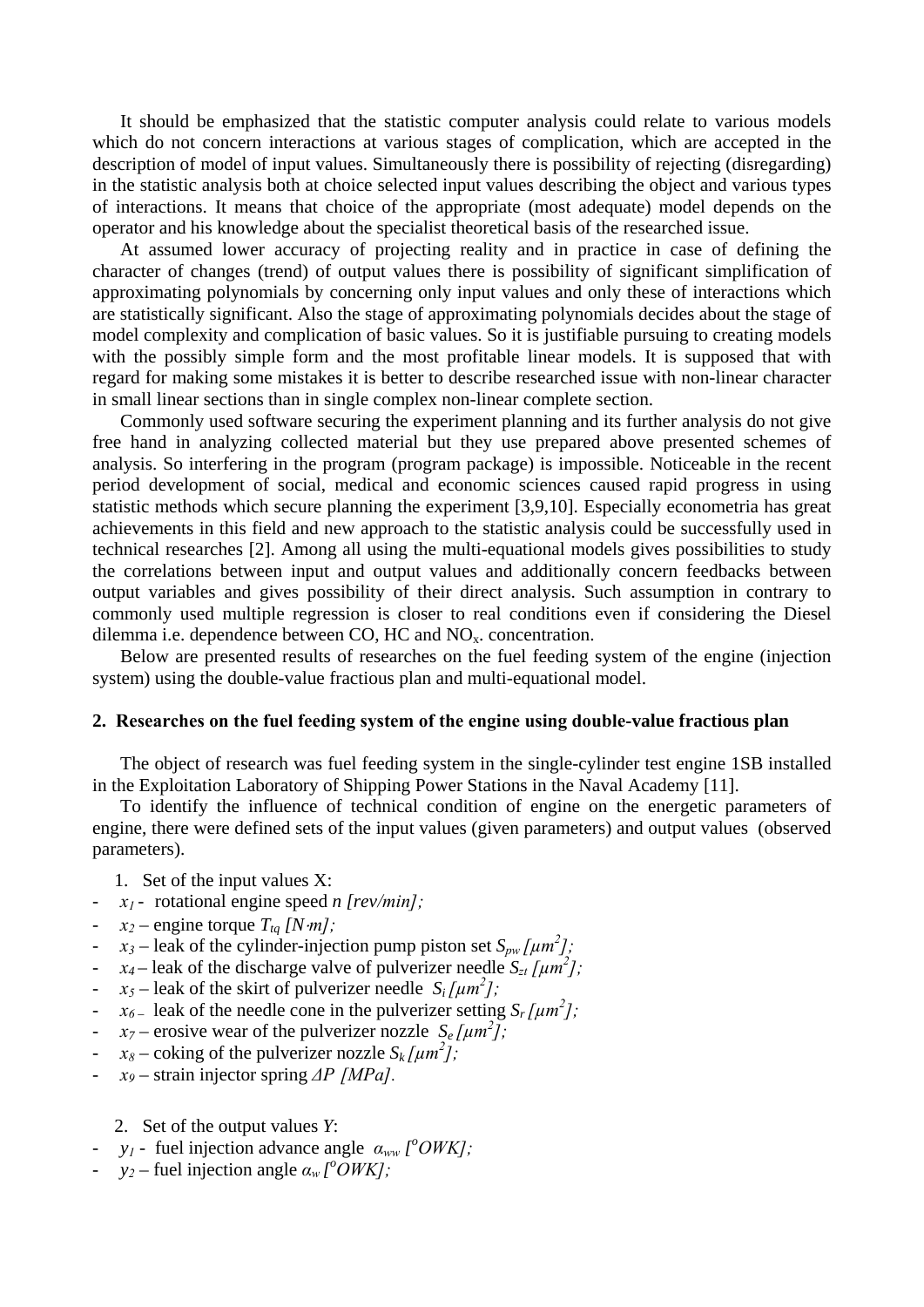- *y3* injector opening pressure *powtr [MPa];*
- *y4 –maximal fuel injection (forcing) pressure pwtr(max) [MPa];*
- *y5* speed of pressure accumulation in the cylinder *(Δp/Δα)s [MPa/<sup>o</sup> OWK];*
- *y6* speed of pressure accumulation in the injection conduit (*Δp/Δα) [MPa/<sup>o</sup> OWK];*
- $y_7$  fuel consumption per hour *B* [g/h]
- $y_8$  outlet exhaust temperature from the cylinder  $T_{g1}/K$ *]*;
- *y9* mean indicated pressure *pmi [MPa];*
- *y10* compression pressure during the fuel injection *pc [MPa];*
- *y11* highest compression pressure *pc(max) [MPa];*
- *y12* maximal combustion pressure *pmax [MPa];*
- $\cdot$  *y*<sub>13</sub> angle at the moment of maximal combustion pressure  $\alpha_{pmax}$  [<sup>o</sup>OWK];
- $y_{14}$  carbon monoxide concentration in the outlet exhaust manifold  $C_{CO(k)}$  [ppm];
- $y_{15}$  carbon monoxide concentration in the crankcase  $C_{CO(s)}$  [ppm];
- $y_{16}$  hydrocarbon concentration in the outlet exhaust manifold  $C_{HC(k)}$  [ppm];
- *y17* hydrocarbon concentration in the crankcase *CHC(s) [ppm];*
- $y_{18}$  nitric oxide concentration in the outlet exhaust manifold  $C_{NOx(k)}$  [ppm];
- *y19* nitric oxide concentration in the crankcase *CNOx(s) [ppm];*
- $y_{20}$  oxygen concentration in the exhausts  $C_{O2}$  [%];
- *y21* air-excess coefficient *λ.*

For this present paper analysis of the input values were limited to seven values (*y14, y15, y16, y17, y18, y20, y21*).

As a result of conducted analysis there double-value fractional plan with possibly highest resolution  $(R = III)$  and maximal incomplication of interaction of values describing the functional empirical model of fuel feeding system of engine was worked out to realize laboratory artificial tests. Presented in the beginning remarks of general nature and results of analyzed own researches justified linear model [7,11] assumed in the tests of fuel feeding system of engine. Therefore statistic analysis is limited to justification of chosen model, defining approximating polynomials and also characteristic and estimation using possible statistic measures.

As a result of conducted analysis was accepted model considering double-factor interactions, in which the highest values of determination coefficient  $R^2 = I$  and total of rest  $MS = 0$ characterize all polynomials approximating output values. Values of these measures indicate that the model is according to the theory of experiment the accepted model is most adequate. Considerably lower values of determination coefficient and significant total of rest are characteristic of the model without interactions, and what is more these differences are depend on defined output values.

Graphic confirmation of rightness of decision can be also exceptional diagrams in Fig. 1.

Determined approximating polynomials allow to define any dependences between individual variables and also to calculate and estimate the influence of introduced (simulated) failures (wear) of the elements in fuel injection equipment on the work and toxicity indicators of engine [3,8]. It is assumed that it is possible to define relations (correlations) between the parameters of structure and exhaust toxicity indicators directly or indirectly using the engine operating indicators. It is assumed that this way it would be possible to select diagnostic parameters of defined elements or sets of engine fuel equipment among the exhaust compounds.

#### **3. Researches on the fuel feeding system of engine using the multi-equation models**

 As it was mentioned above, commonly available models which were used to test analysis and based on an analysis of the multiple regression have not given possibility of research in the model of input variable (1) connections [2]. Fundamental feature of the models with correlative equations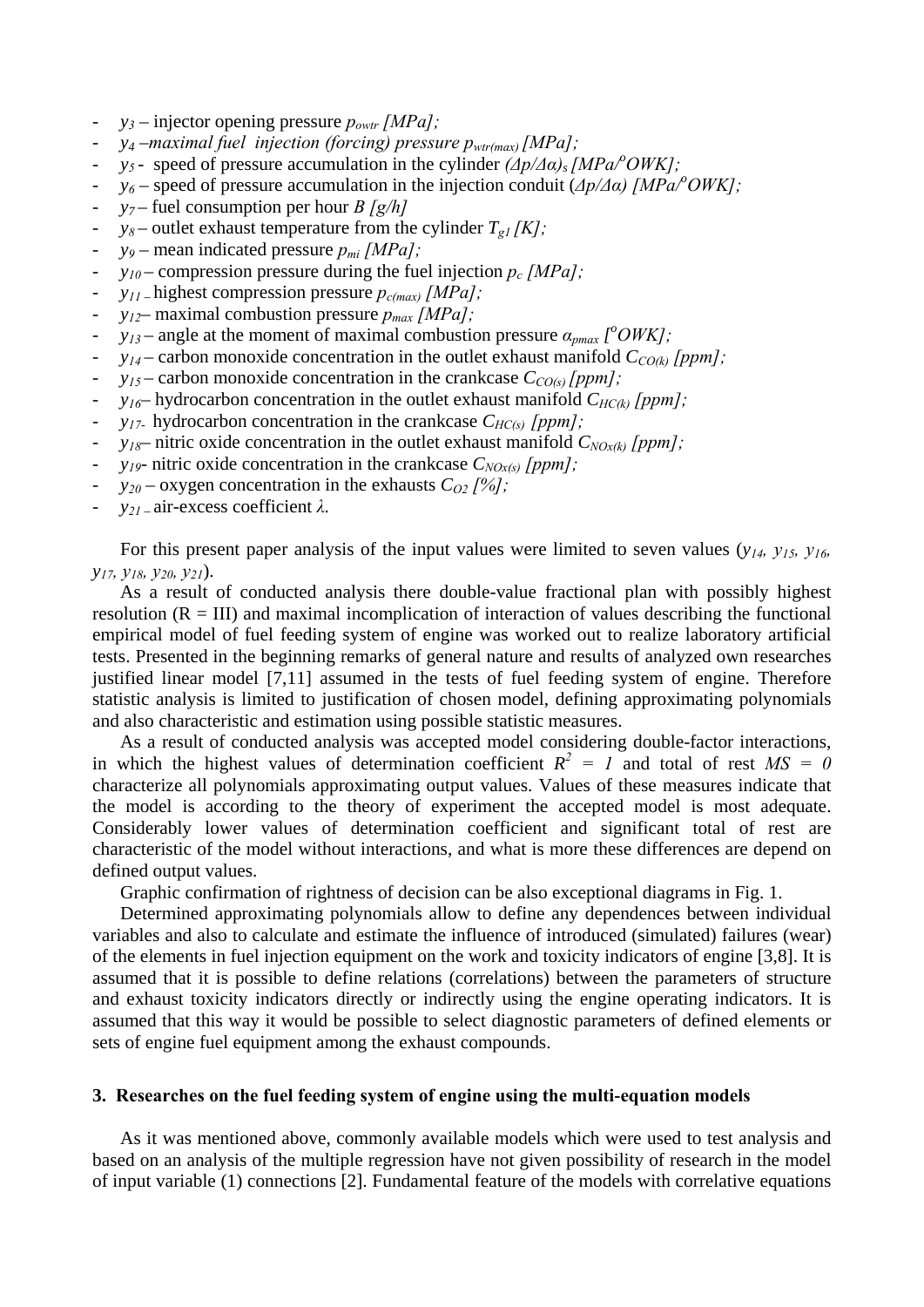is the fact that they allow the existence of feedback between the input variables, which is certainly a real issue.

Below will be presented theoretic basis of the multi-equational models and its practical use on example of the presented in advance plan of experiment.



*Fig. 1. Dependences between approximated and measured values in the model with interactions fuel consumption, b) concentration of carbon oxides; c) concentration of hydrocarbons; d) concentration of nitric oxides in the outlet exhaust manifold*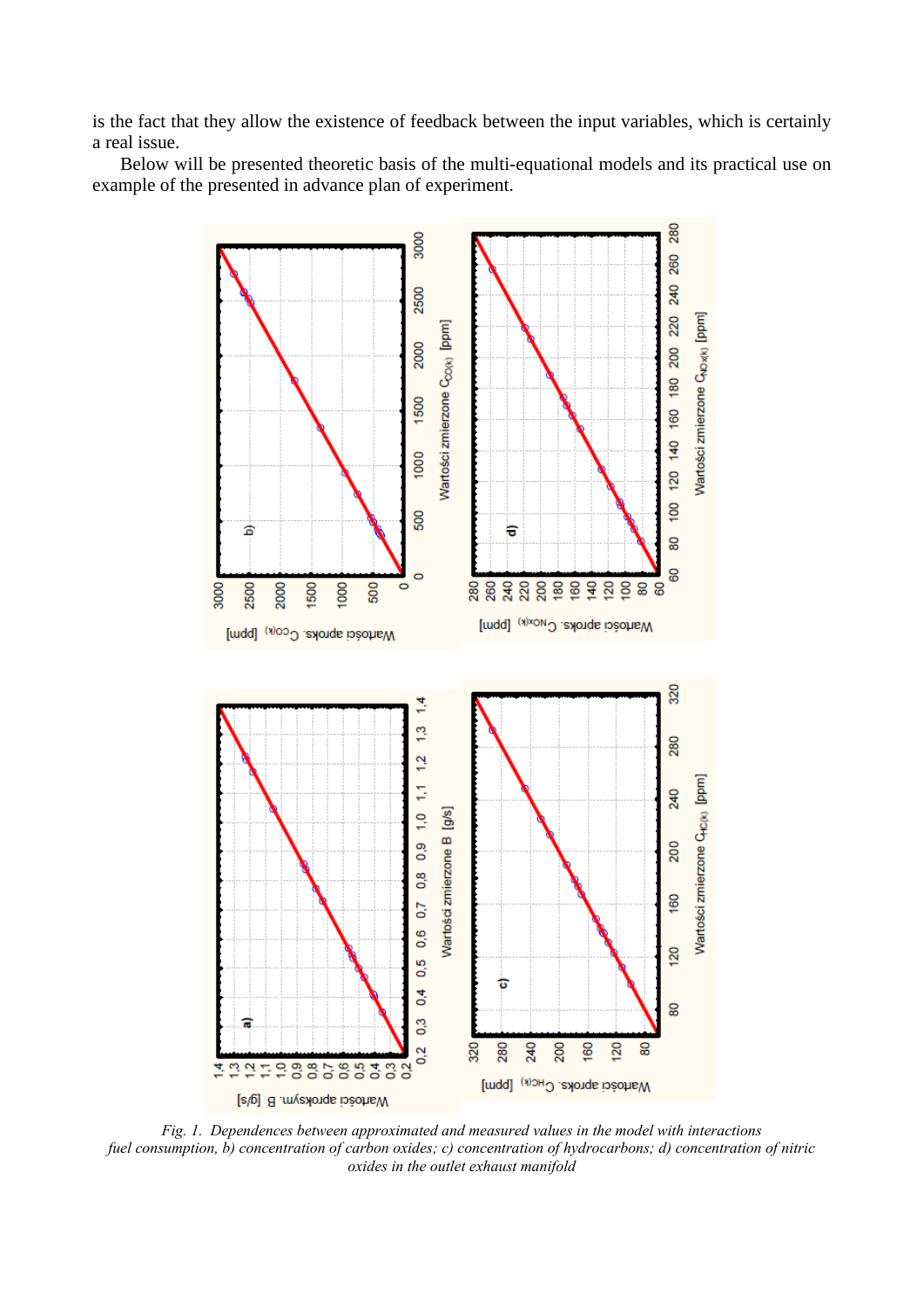Dependence between the input signals  $x_1, x_2, \dots, x_N$ , and the output signals  $y_1, y_2, \dots, y_M$ could be described by means of the linear system of equations

$$
y_{1} = b_{12}y_{2} + b_{13}y_{3} + b_{14}y_{4} + \dots + b_{1M} y_{M} + a_{10} + a_{11}x_{1} + a_{12}x_{2} + \dots + a_{1N}x_{N} + \xi_{1}
$$
  
\n
$$
y_{2} = b_{21}y_{1} + b_{23}y_{3} + b_{24}y_{4} + \dots + b_{2M} y_{M} + a_{20} + a_{21}x_{1} + a_{22}x_{2} + \dots + a_{2N}x_{N} + \xi_{2}
$$
  
\n
$$
y_{3} = b_{31}y_{1} + b_{32}y_{2} + b_{34}y_{4} + \dots + b_{2M} y_{M} + a_{30} + a_{31}x_{1} + a_{22}x_{2} + \dots + a_{3N}x_{N} + \xi_{3}
$$
  
\n
$$
\dots
$$
  
\n
$$
y_{M} = b_{M1}y_{1} + b_{M2}y_{2} + \dots + b_{MM-1}y_{M-1} + a_{M0} + a_{M1}x_{1} + a_{M2}x_{2} + \dots + a_{MN}x_{N} + \xi_{M}
$$
  
\n(1)

where:

 $y_i$ ,  $i = 1, 2, \ldots, M$  - explained variables (output),  $x_i$ ,  $j = 1, 2, \ldots, N$ , - explanatory variables (input),  $b_{ii}$  − is a coefficient appearing in *i* - this equation at *j* - this explained (output)variable,  $i, j = 1, 2, \dots, M$  $a_{ii}$  - is a coefficient appearing in *i* - this equation at *j* - this

- explanatory (input) variable,  $i = 1, 2, \dots, N$ ,  $j = 0, 1, \dots, N$ ,
- ξ<sub>*i*</sub> is unobserved random element in *i* -this equation.

System of equations (1) can be described in the matrix form

$$
BY = AX + \xi
$$
 (2)

where:

$$
B = \begin{bmatrix} 1 & -b_{12} & \cdots & -b_{1M} \\ -b_{21} & 1 & \cdots & -b_{2M} \\ \cdots & \cdots & \cdots & \cdots \\ -b_{M1} & -b_{M2} & \cdots & 1 \end{bmatrix}, \quad A = \begin{bmatrix} a_{10} & a_{11} & \cdots & a_{1M} \\ a_{20} & a_{21} & \cdots & a_{2M} \\ \cdots & \cdots & \cdots & \cdots \\ a_{M0} & a_{M1} & \cdots & a_{MN} \end{bmatrix},
$$

$$
Y = \begin{bmatrix} y_1 \\ y_2 \\ \cdots \\ y_M \end{bmatrix}, \quad X = \begin{bmatrix} x_1 \\ x_2 \\ \cdots \\ x_N \end{bmatrix}, \quad \xi = \begin{bmatrix} \xi_1 \\ \xi_2 \\ \vdots \\ \xi_K \end{bmatrix}.
$$

 Identification of the configuration (1) means the issue of selecting coefficients of the system of equations (1) at values of input signals known from the measurements on the real object of input values  $\widetilde{y}_{1v}, \widetilde{y}_{2v}, \cdots, \widetilde{y}_{Mv}, v = 1, 2, \cdots, K$ .

therefore defined from the measurements  $\tilde{x}_{1v}, \tilde{x}_{2v}, \dots, \tilde{x}_{Nv}$ ,  $v = 1, 2, \dots, K$  values of input variables  $x_1, x_2, \ldots, x_N$  would be presented in the form of matrix of measurements values of input signals

$$
\widetilde{\mathbf{X}} = \begin{bmatrix} 1 & \widetilde{x}_{11} & \cdots & \widetilde{x}_{N1} \\ 1 & \widetilde{x}_{12} & \cdots & \widetilde{x}_{N2} \\ \vdots & \vdots & \vdots & \vdots \\ 1 & \widetilde{x}_{1K} & \cdots & \widetilde{x}_{NK} \end{bmatrix},
$$

where, similarly to above presented plan of experiment the individual input values are placed in sequence in the columns:

- $x_0$  indeterminate element,
- *x1* rotational engine speed *n*,
- $x_2$  load of engine at torque  $T_{ta}$ ,
- $x_3$  wear of the cooperative surfaces of cylinder and fuel pump piston  $S_{pw}$ ,
- $x_4$  loss of leakproofness of the pumping valve  $S_{zt}$ ,
- $x_5$  wear of the skirt of pulverizer needle  $S_i$ ,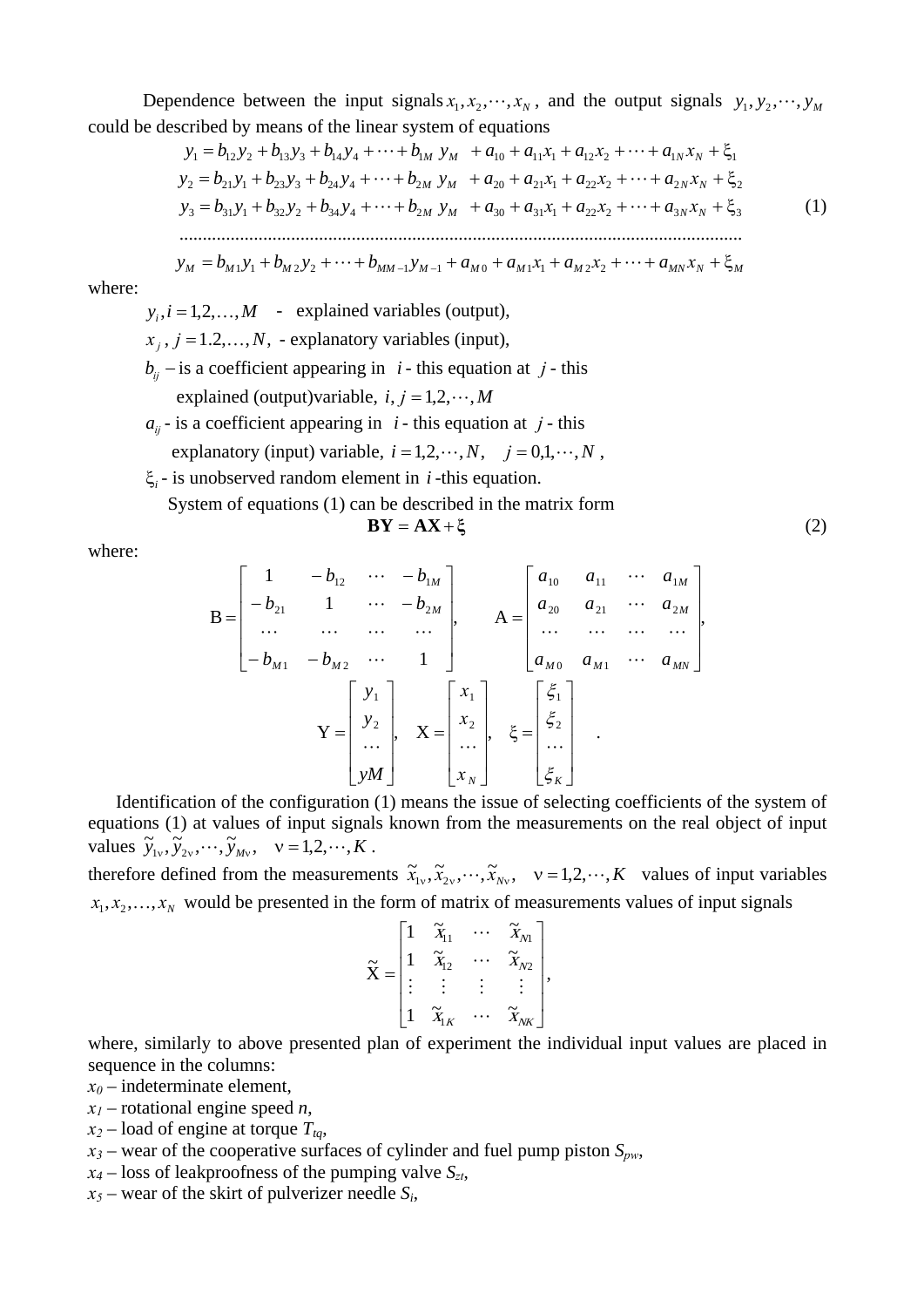- $x_6$  wear of the taper part of sealing needle in the pulverizer setting  $S_r$ ,
- $x_7$  wear of the pulverizer nozzle  $S_e$ ,
- $x_8$  coking of the pulverizer nozzle  $S_k$ ,
- *x9* –power loss of strain of the pulverizer spring *Δp*.

However, recorded values  $\tilde{y}_1, \tilde{y}_2, \dots, \tilde{y}_M, \quad v = 1, 2, \dots, K$  output signals  $y_1, y_2, \dots, y_M$  were written in the form of matrix of measurement values of output signals

$$
\widetilde{\mathbf{Y}} = \begin{bmatrix} \widetilde{y}_{11} & \widetilde{y}_{21} & \cdots & \widetilde{y}_{M1} \\ \widetilde{y}_{12} & \widetilde{y}_{22} & \cdots & \widetilde{y}_{M2} \\ \vdots & \vdots & \vdots & \vdots \\ \widetilde{y}_{1K} & \widetilde{y}_{2K} & \cdots & \widetilde{y}_{MK} \end{bmatrix},
$$

where individual output values are placed in sequence in the columns:  $y_1$  – air-excess coefficient λ,

 $y_2$  –carbon oxide concentration in the outlet manifold  $C_{\text{COk}}$ ,

- $y_3$  carbon oxide concentration in the crankcase  $C_{\text{COs}}$ ,
- $y_4$  hydrocarbon concentration in the outlet manifold  $C_{HCk}$ ,
- $y_5$  hydrocarbon concentration in the crankcase  $C_{HCs}$ ,
- $y_6$  nitric oxide concentration in the outlet manifold  $C_{NOX}$ ,
- $y_7$  oxygen concentration in the outlet manifold  $C_{O2k}$ .

System of equations (1) can be written in the reduced form by multiplying equation (2) by matrix  $\mathbf{B}^{-1}$  opposite to matrix  $\mathbf{B}$  assuming that its determinant is different from zero, then

$$
B^{-1}BY = (B^{-1}AX) + B^{-1}\xi ,
$$

from this

$$
Y=B^{-1}AX+B^{-1}\xi.
$$

Marking

$$
\Pi := B^{-1}A, \quad \eta := B^{-1}\xi
$$
 (3)

following form of the reduced model is obtained:

$$
\mathbf{Y} = \mathbf{\Pi} \mathbf{X} + \mathbf{\eta} \tag{4}
$$

where:

$$
\mathbf{\Pi} = \begin{bmatrix} \pi_{10} & \pi_{11} & \cdots & \pi_{1N} \\ \pi_{20} & \pi_{21} & \cdots & \pi_{2N} \\ \vdots & \vdots & \ddots & \vdots \\ \pi_{M0} & \pi_{M1} & \cdots & \pi_{MN} \end{bmatrix}, \quad \mathbf{\eta} = \begin{bmatrix} \eta_1 \\ \eta_2 \\ \vdots \\ \eta_M \end{bmatrix}.
$$

Reduced model in the form of system of equation is following:

$$
y_1 = \pi_{10} + \pi_{11}x_1 + \dots + \pi_{1N}x_N + \eta_1
$$
  
\n
$$
y_2 = \pi_{20} + \pi_{21}x_1 + \dots + \pi_{2N}x_N + \eta_2
$$
  
\n... ... (5)

$$
y_M = \pi_{M0} + \pi_{M1} x_1 + \dots + \pi_{MN} x_N + \eta_M
$$

Coefficients  $\pi_{i0}, \pi_{i1}, \dots, \pi_{iN}$ ,  $i = 1, 2, \dots, M$  from the above system of equation were selected such way to function

$$
J_i(\pi_{i0}, \pi_{i1}, \dots, \pi_{iN}) = \sqrt{\sum_{v=1}^k (\pi_{i0} + \pi_{i1}\widetilde{x}_{1v} + \pi_{i2}\widetilde{x}_{2v} + \dots + \pi_{iN}\widetilde{x}_{Nv} - \widetilde{y}_{iV})^2}, \quad i = 1, 2, \dots M
$$
 (6)

reaching the minimum, and problem of selecting best model from the range of equations (5) in sense of minimizing the quality identification indicators (6) was solved using the theorem of orthogonal projection [1], so the optimal coefficients

$$
\pi_{ij}^0
$$
,  $i = 1, 2, ..., M$ ,  $j = 0, 1, ..., N$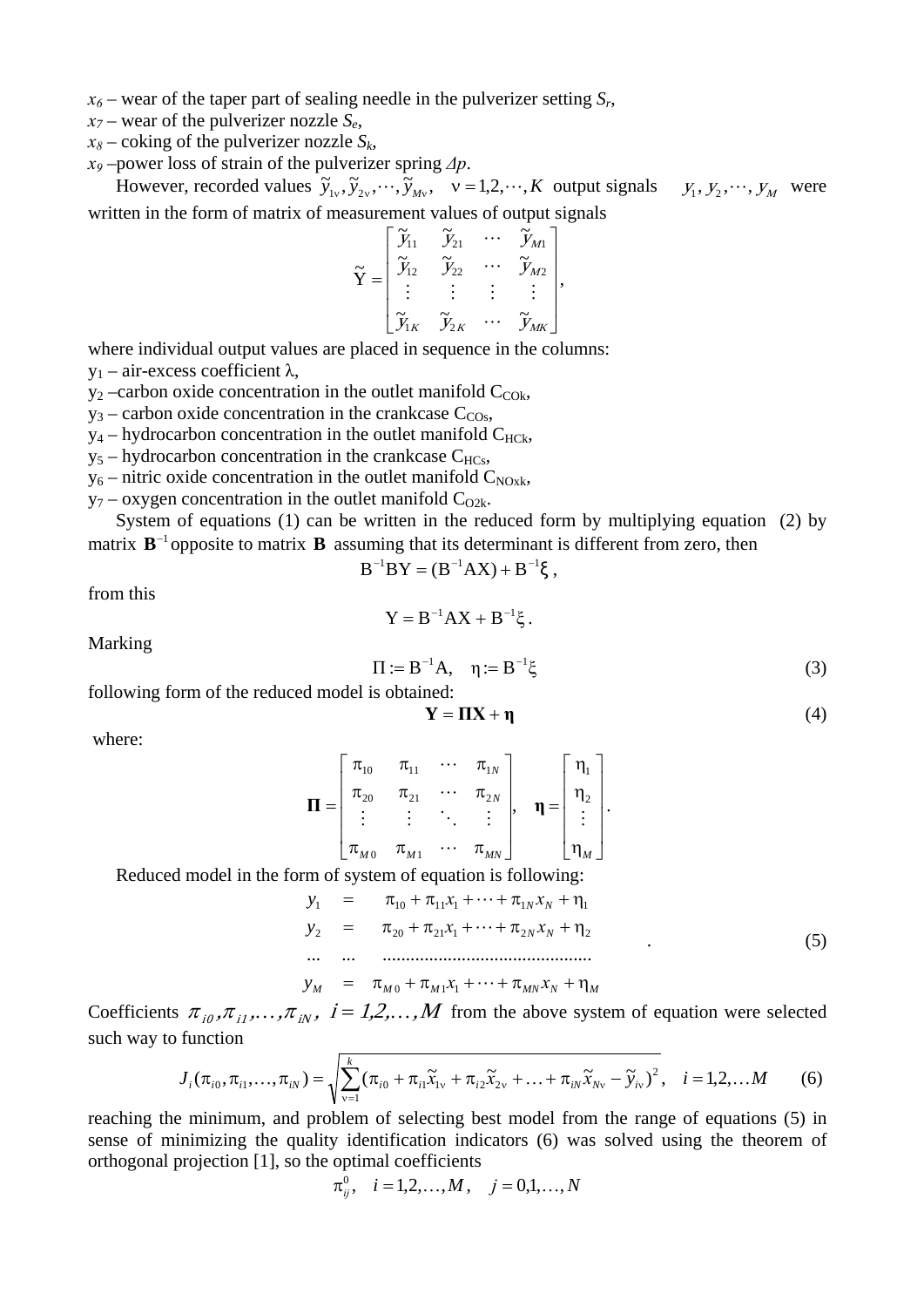reduced form of model (5) can be defined from the identity

$$
\hat{\Pi}^T = (\tilde{\mathbf{X}}^T \tilde{\mathbf{X}})^{-1} \tilde{\mathbf{X}}^T \tilde{\mathbf{Y}} \tag{7}
$$

where matrix of coefficients is following:

$$
\hat{\Pi}^{T} = \begin{bmatrix} \pi_{10}^{0} & \pi_{20}^{0} & \cdots & \pi_{M0}^{0} \\ \pi_{11}^{0} & \pi_{21}^{0} & \cdots & \pi_{2M}^{0} \\ \vdots & \vdots & \ddots & \vdots \\ \pi_{1N}^{0} & \pi_{2N}^{0} & \cdots & \pi_{MN}^{0} \end{bmatrix},
$$

The next step of analysis is defining the matrix of variation and co-variation of estimator  $\Pi$ , examining the confidence range for individual coefficient of multiple regression  $\pi_{ij}$ , which is a coefficient of matrix  $\Pi$ , defining the coefficient of multiply correlation R [1,5,6].

 All of those variables which possibly could have influence on the forming variable value *Y* should be considered while constructing the regression model. Not every of these variables are significant in the model. To verify which of input variables have not significant influence on the output variables *Y* the relevancy test should be use to every of obtained coefficients of model at individual variables. This test allows to verify the hypothesis that value of regression coefficient is zero. Only after rejecting such hypothesis we can claim that specific variable is significant in the linear regression model. Variables, at which regression coefficients are not significantly different from zero, should be removed from the model and construct model with lower amount of explanatory variables [2].

 Final multi-equational model in which all coefficient are significant and it can be used in practice e.g. for diagnostic purposes we obtain only at the second or third stage, what is more at every stage coefficients of multi-equational regression of individual model are estimated, their statistic relevance and removes variables with regression coefficients insignificant from zero [2].

In considered case statistic *t* has arrangement  $t -$  Student at  $K-N-1=20-9-1=10$  freedom stages and relevance indicator  $\alpha = 0.1$ , and read off the schedule table  $t -$  Student's crucial value  $t_{\alpha}$ 3,169 [1]. After conducting the series of test it is seems that the criteria are too severe. It was experimentally certify that lower values  $t_{\alpha}$  significantly approach the model.

After verifying the relevancy of its parameters and rejecting insignificant values as a result, it comes to the considerable simplification of models. The result of analysis is that following dependences occur [11]:

$$
y_1 = f(x_1, x_2)
$$
  
\n
$$
y_2 = f(x_2, x_7)
$$
  
\n
$$
y_3 = f(x_2, x_8)
$$
  
\n
$$
y_4 = f(x_2, x_4, x_5, x_6)
$$
  
\n
$$
y_5 = f(x_2, x_3, x_4, x_5, x_6, x_7)
$$
  
\n
$$
y_6 = f(x_4, x_5, x_6, x_7)
$$
  
\n
$$
y_7 = f(x_1, x_2, x_6)
$$

In accordance with (1) an equation y1 describing change of air-excess  $\lambda$  has form:

$$
y_1 = b_{12}y_2 + b_{13}y_3 + b_{14}y_4 + b_{15}y_5 + b_{16}y_6 + b_{17}y_7 + a_{10} + a_{11}x_1 + a_{12}x_2.
$$

After reducing (considering relevance of coefficients) the equation was accepted

$$
y_1 = b_{12} y_2 + b_{17} y_7 + a_{10} + a_{12} x_2.
$$

Differences between the measured parameters and parameters obtained from the multiequational model  $\tilde{y}_y - \hat{y}_y$ ,  $v \in 1,20$  are insignificant. It is confirmed by the courses of dispersion compared in the Fig. 2. The result of their analysis is that adjusting obtained model to values obtained in the experiment are significant.

In case of other models the equations of output variable are following: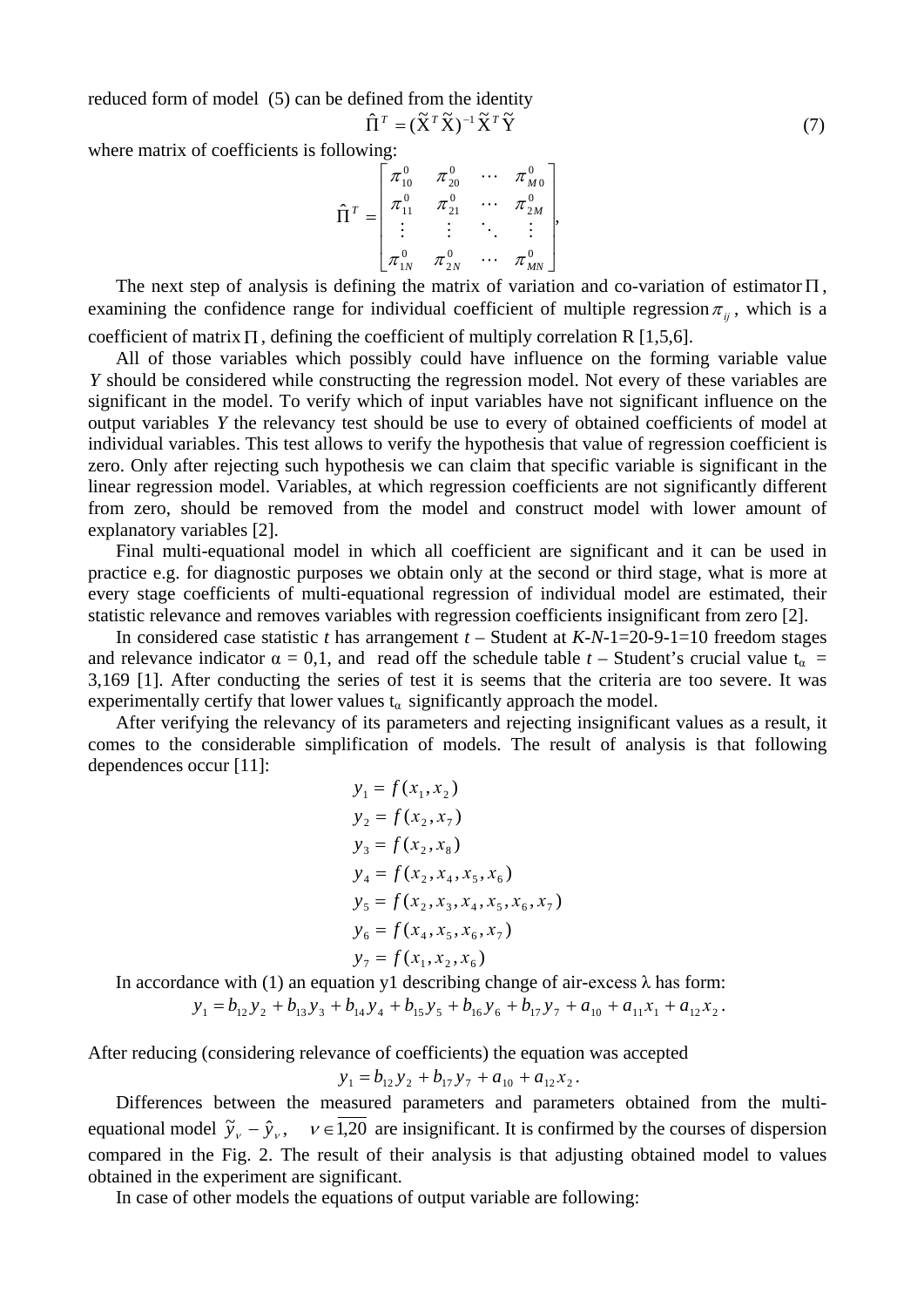$y_2 = b_{21} y_1 + b_{23} y_3 + b_{24} y_4 + b_{25} y_5 + b_{26} y_6 + b_{27} y_7 + a_{20} + a_{21} x_1 + a_{22} x_2$  $y_3 = b_{32} y_2 + b_{35} y_5 + b_{37} y_7 + a_{38} x_8$  $y_4 = b_{41} y_1 + b_{45} y_5 + b_{47} y_7 + a_{40} + a_{44} x_4 + a_{45} x_5 + a_{46} x_6$  $y_5 = b_{52} y_2 + b_{53} y_3 + b_{54} y_4 + b_{57} y_7 + a_{50}$  $y_6 = b_{61} y_1 + b_{67} y_7 + a_{60} + a_{64} x_4 + a_{65} x_5 + a_{67} x_7$  $y_7 = b_{71} y_1 + b_{72} y_2 + a_{70} + a_{72} x_2$ 

Analyzing equations obtained as a result of model equation researches it should be state that:

- in case of first equation i.e. dependence describing changes of air-excess coefficient  $\lambda$ , it depends on the changes of load of torque  $T_{tq}$  and along with them appear changes of carbon oxide concentration in the outlet manifold and changes of nitric oxide concentration. Relation between changes of CO and  $NO<sub>x</sub>$  is accurate, because in both case amount of oxygen decides about emission of these compound. In case unsupercharged engine of Increase of load also causes the decrease of amount of fresh load in the cylinder.
- in case of carbon oxide concentration in the outlet manifold  $C_{COk}$  ( $y_2$ ) the equation combines dependence between carbon oxide concentration in the crankcase  $C_{COs}$ , hydrocarbon concentration in the outlet manifold  $C_{HCK}$  and in the crankcase  $C_{HCs}$ , nitric oxide concentration  $C_{NOX}$ , oxygen concentration  $C_{O2}$  and two input parameters i.e. rotational engine speed *n* i and load  $T_{tq}$ . Analyzing values of the coefficients the most significant are coefficient which are responsible for the amount of oxygen in the combustion chamber. The most insignificant is coefficient which forms value of  $NO<sub>x</sub>$ .
- carbon oxide concentration in the crankcase  $C_{Cos}$  ( $y_3$ ) is described by the changes of carbon oxide concentration in the outlet manifold  $C_{COk}$ , nitric oxide concentration  $C_{NOxk}$  and input value i.e.: coking pulverizer nozzle  $S_k$ . The greatest influence has variable  $C_{NOX}$ , and it results from the previous researches, because the linear dependence between emission of *CCos* and *CNOxk* is noticeable.
- in case of concentration of hydrocarbons in the outlet manifold  $C_{HCK}$  ( $y_4$ ) the equation combines dependence between air-excess coefficient *λ*, concentration of hydrocarbon in the crankcase *CHCs*, concentration of nitric oxides *CNOxk* and input values, i.e. loss of leakproofness in the pumping valve  $S_{zt}$ , wear of the skirt of pulverizer needle  $S_i$  and wear of taper sealing part of pulverizer needle in the injector setting *Sr*. The most significant is airexcess coefficient *λ*. Also significant is variable *CNOxk* though it has opposite direction to *λ*. At the similar level of impact remains input variable  $S_i$  i.e. wear of the skirt of pulverizer needle.
- concentration of hydrocarbons in the crankcase  $C_{HCs}$  ( $y<sub>5</sub>$ ) is described by the output variables, first of all concentration of hydrocarbons in the outlet manifold  $C_{HCk}$ , which as it was known from the previous researches changes in proportion to concentration of  $C_{HCs}$ , at similar level of impact remain  $C_{COk}$  and  $C_{NOk}$ , although they are inversely proportional to  $C_{NOk}$ .
- − changes of concentration of nitric oxides *CNOxk* (*y6*) describes firt of all the dependence of airexcess coefficient  $\lambda$ , i.e. factor which is directly responsible for forming the nitric oxides. At the lower level is variable  $C_{Q2}$ . Changes of concentration of nitric oxides  $C_{NOxk}$  are also described by input variable  $S_i$ , i.e. wear of the skirt of pulverizer needle.
- − changes of oxygen concentration in the outlet manifold *CO2* (*y7*) are described, similarly to the changes of  $\lambda$  from the first equation, first of all air-excess coefficient, from he first equation first of all air-excess coefficient, oppositely correlated nitric oxide concentration in the outlet manifold *C<sub>COk</sub>*. Similarly correlated is also input variable which comes from engine load by torque  $T_{ta}$ .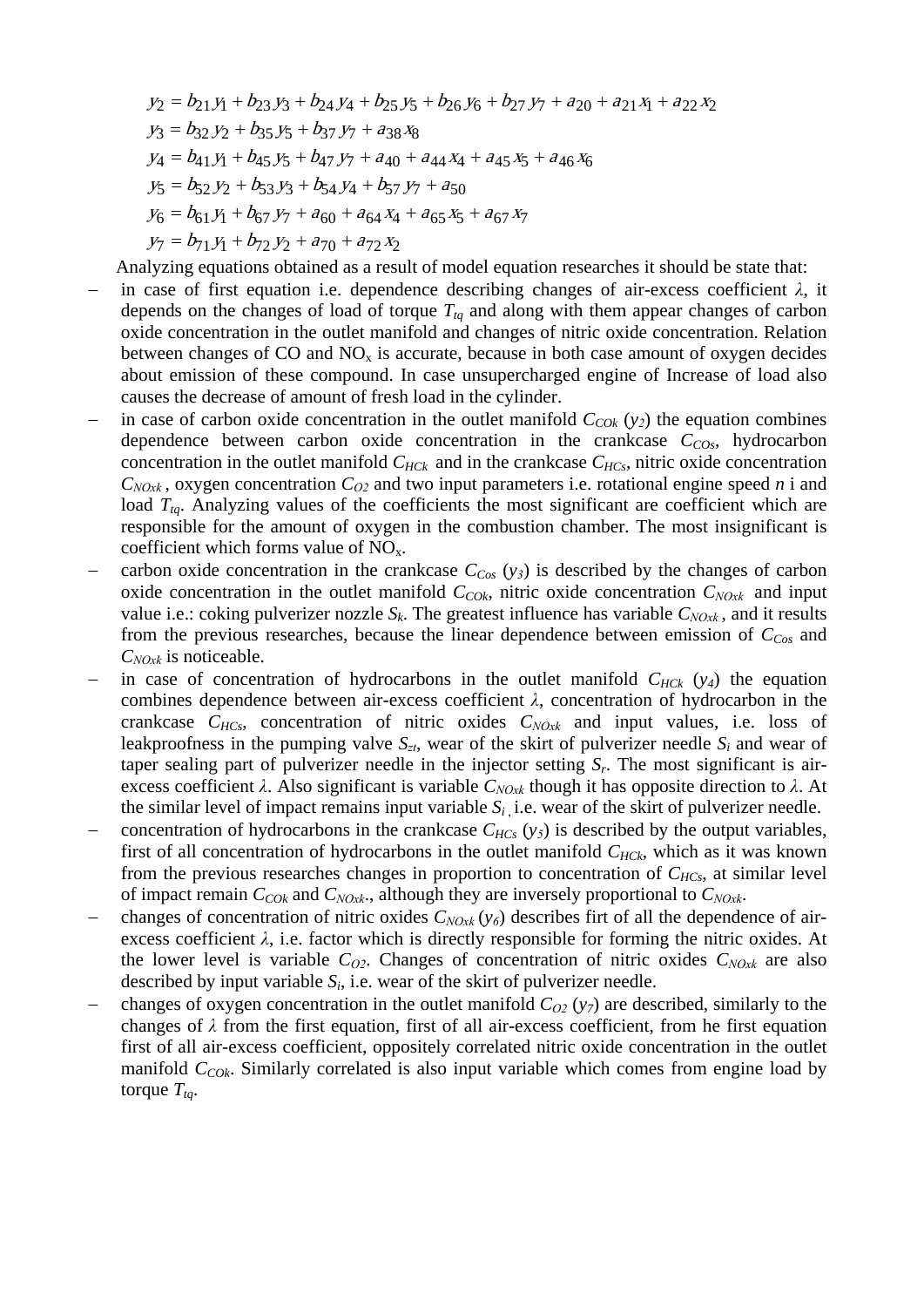

*Fig. 2. Dependences between the approximated and measured values in the multi-equational model a) concentration of carbon monoxide in the manifold; b) concentration of carbon monoxide in the crankcase; c) concentration of hydrocarbons in the manifold; d) concentration of hydrocarbon in the crankcase*